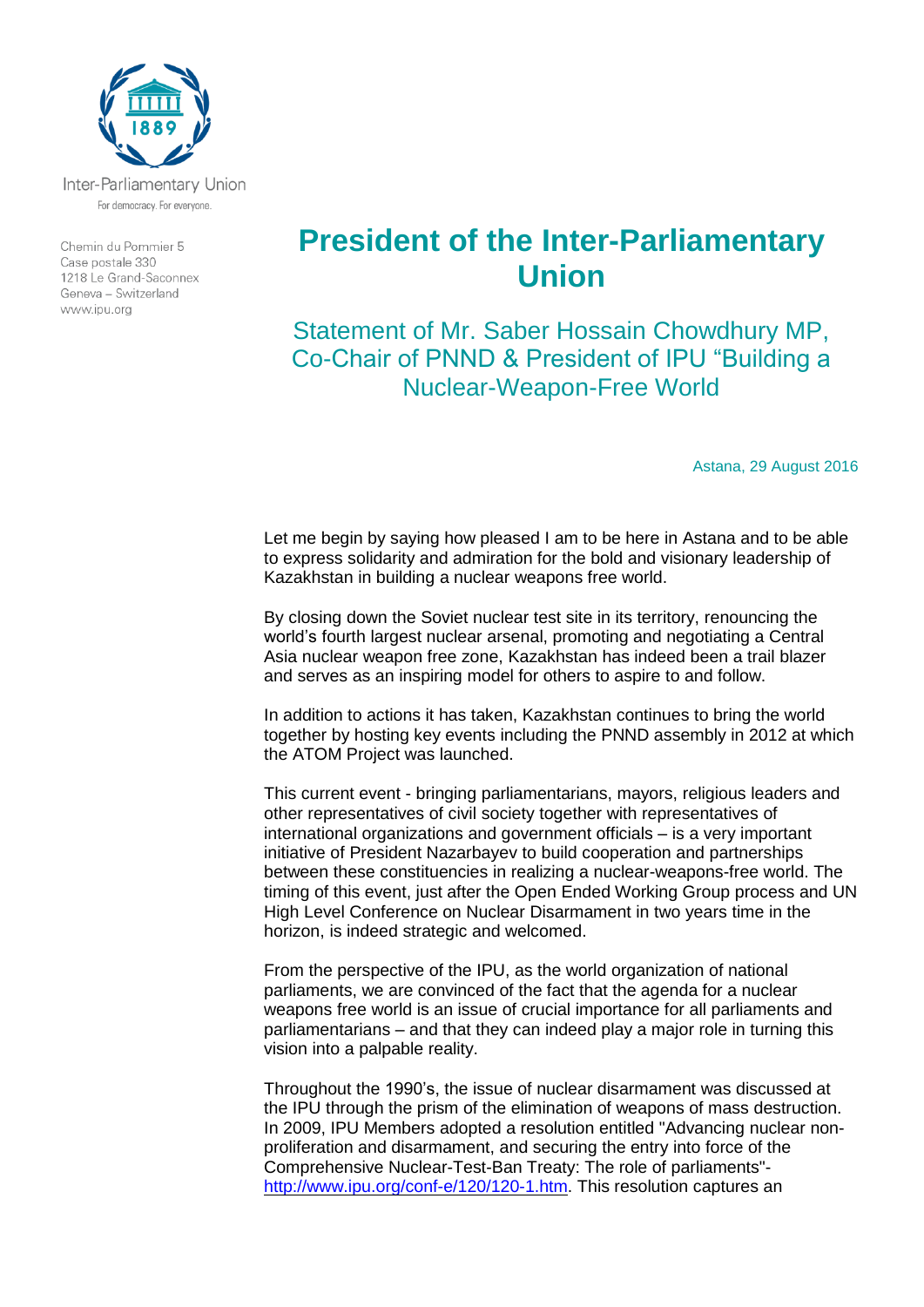extensive array of recommendations for practical measures to be taken by parliaments to achieve this goal. Among others, to promote the UN Secretary-General's five-point proposal for nuclear disarmament and encourage negotiations on a comprehensive nuclear weapons agreement.

Since then, together with our partners at PNND, we have made steady efforts to keep this issue in our agenda and build greater awareness and support among MPs. IPU Assemblies over the past five years have regularly featured debates and review sessions on nuclear disarmament.

The 2010 World Conference of Speakers of Parliament, held at the Palais des Nations in Geneva, included an advance screening of "Countdown to Zero" and issued an outcome Declaration whereby parliamentary leaders pledged their support for the UN Secretary-General plan aimed at achieving a nuclearweapon-free world.

Based on the input from Members and the various good practices high-lighted in the course of their deliberations, a Handbook for Parliamentarians on supporting nuclear disarmament and non-proliferation was produced in 2012. To date, the Handbook has been translated into close to a dozen languages and is serving as a practical tool for parliaments and their specialized committees.

Several ground-breaking debates have been held in national parliaments, including a frank discussion on nuclear doctrines in the French National Assembly.

In March 2014, IPU adopted a fresh resolution entitled Towards a nuclearweapon-free world: The contribution of parliaments- [http://www.ipu.org/conf](http://www.ipu.org/conf-e/130/Res-1.htm)[e/130/Res-1.htm](http://www.ipu.org/conf-e/130/Res-1.htm)

In the lead up to the adoption of the resolution, two co-rapporteurs from Canada and Cuba - representing very different political views - worked together in a pro-active and very constructive manner. Together, they arrived at a bold and forward-looking draft text that served as a solid basis for the resolution ultimately adopted by the full IPU membership. This in fact demonstrates the beauty of parliamentary diplomacy, whilst also highlighting the fact that it is possible for politicians from across the spectrum to work together effectively in addressing critical issues.

The resolution focuses on the role parliamentarians can play to highlight the economic, environmental and humanitarian imperative to abolish nuclear weapons, eliminate the role of nuclear weapons in security doctrines and promote multilateral negotiations to achieve a safe and secure nuclearweapons-free world. It also calls on all parliaments to promote and mark September 26th as the International Day for Total Elimination of Nuclear Weapons.

As per IPU practice, the resolution is circulated within the national parliaments and submitted to the attention of Governments. Several parliaments bring the resolutions for debate within the select parliamentary committees and examine modalities for implementation. There is a statutory obligation of annual reporting by Members, and we also count on engagement with various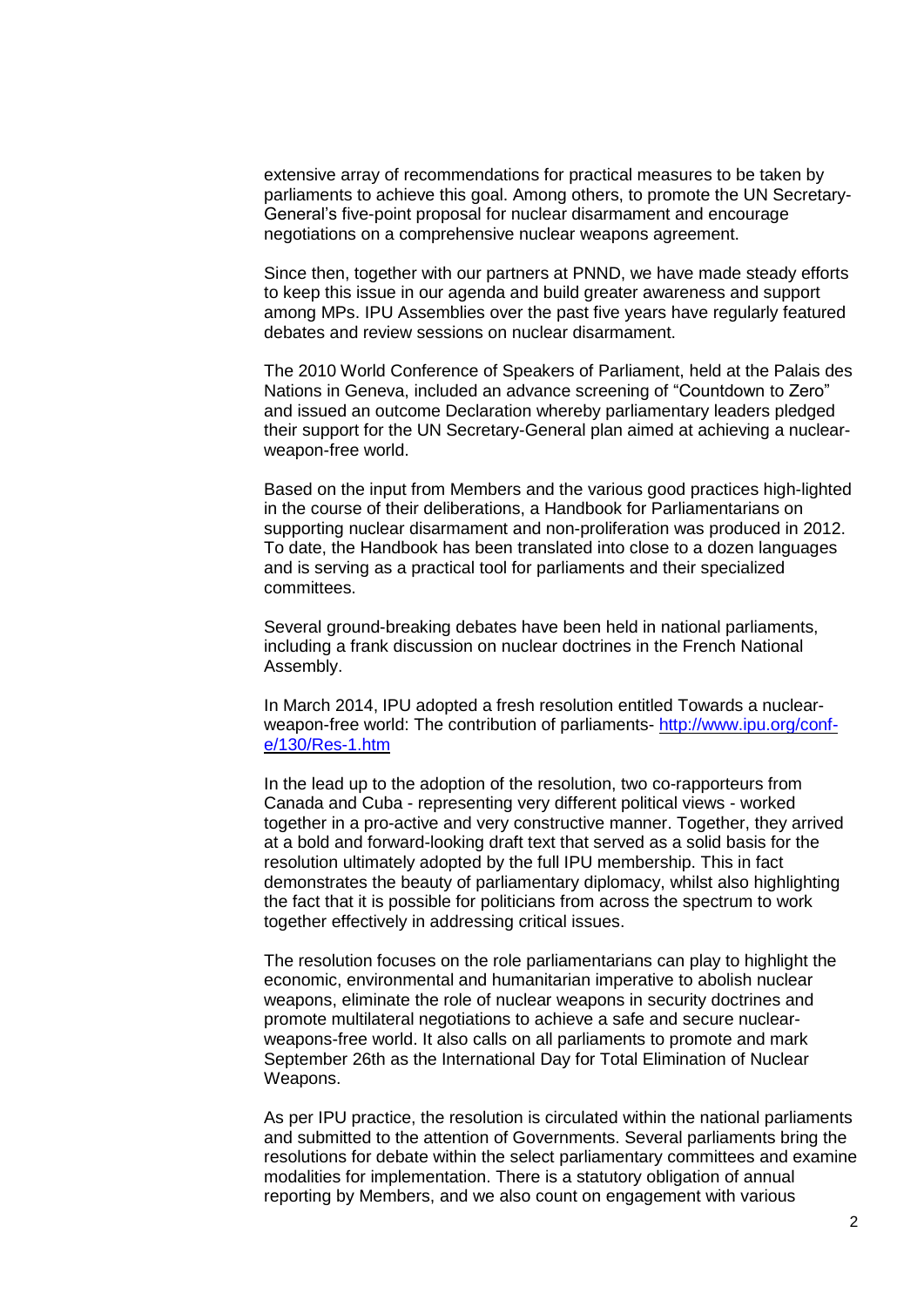partners for follow up at the national and regional levels. Needless to say, throughout this process, cooperation between legislators, local officials, governments and civil society is critical to ensure success.

We are well aware of the fact that building the political will to move this agenda forward requires perseverance and steadfast efforts. As far as the IPU is concerned, we continue to use each and every possible opportunity to engage our broad membership and help mobilize parliamentary action on this critical issue.

In October 2014, in the context of the fall IPU Assembly in Geneva, IPU together with PNND and the World Future Council convened a parliamentary workshop to look at nuclear prohibition and divestment legislation, possibilities to phase out reliance on nuclear deterrence in favor of cooperative security mechanisms, as well as the role of parliamentarians in supporting multilateral nuclear disarmament efforts and initiatives.

The workshop helped to shape parliamentary input to the December 2014 Vienna Conference on the humanitarian consequences of nuclear weapons, where together with the Austrian Parliament and PNND we held yet another parliamentary roundtable on Parliamentary Actions for a Nuclear-Weapons-Free World.

We have also looked for ways to encourage and support the work of the UN Open-Ended Working Group on Nuclear Disarmament, and I would like to commend the work and tireless efforts of Ambassador Thongphakdi of Thailand in taking this process forward.

At the IPU, our activities have continued in the context of our statutory Assemblies throughout 2015 and the current year, with another parliamentary session scheduled in Geneva in late October to examine good practices as these relate to the establishment of nuclear weapons-free zones. These have indeed contributed to getting more and more parliamentarians involved in our joint work.

I am indeed pleased to see that several prominent IPU office-holders, including the President of the IPU Committee on Middle East Questions (Ms. Denise Pascal Allende), the President of the IPU Geopolitical Group for Latin America and the Caribbean (Mr. Roberto Leon of Chile), as well as former IPU rapporteur and Bureau member Senator Salwa Damen el Masri of Jordan have joined us here in Astana for this important meeting, and that they continue pro-actively to engaged in the cause.

I would like in particular to commend Senator Masri for taking the initiative of ensuring the Arabic translation of our Handbook for Parliamentarians on Nuclear Disarmament and helping to generate a substantive discussion on some of these key issues among the Arab states. We are also very pleased to have amongst us Dr. Konstantin Kosachev, Chair of the Russian Federation's Foreign Affairss Committee and a Vice President and Executive Committee Member of the IPU.

Before I end my speech, allow me to share a thought as PNND Co-Chair on supporting and elevating the global movement for a nuclear weapons free